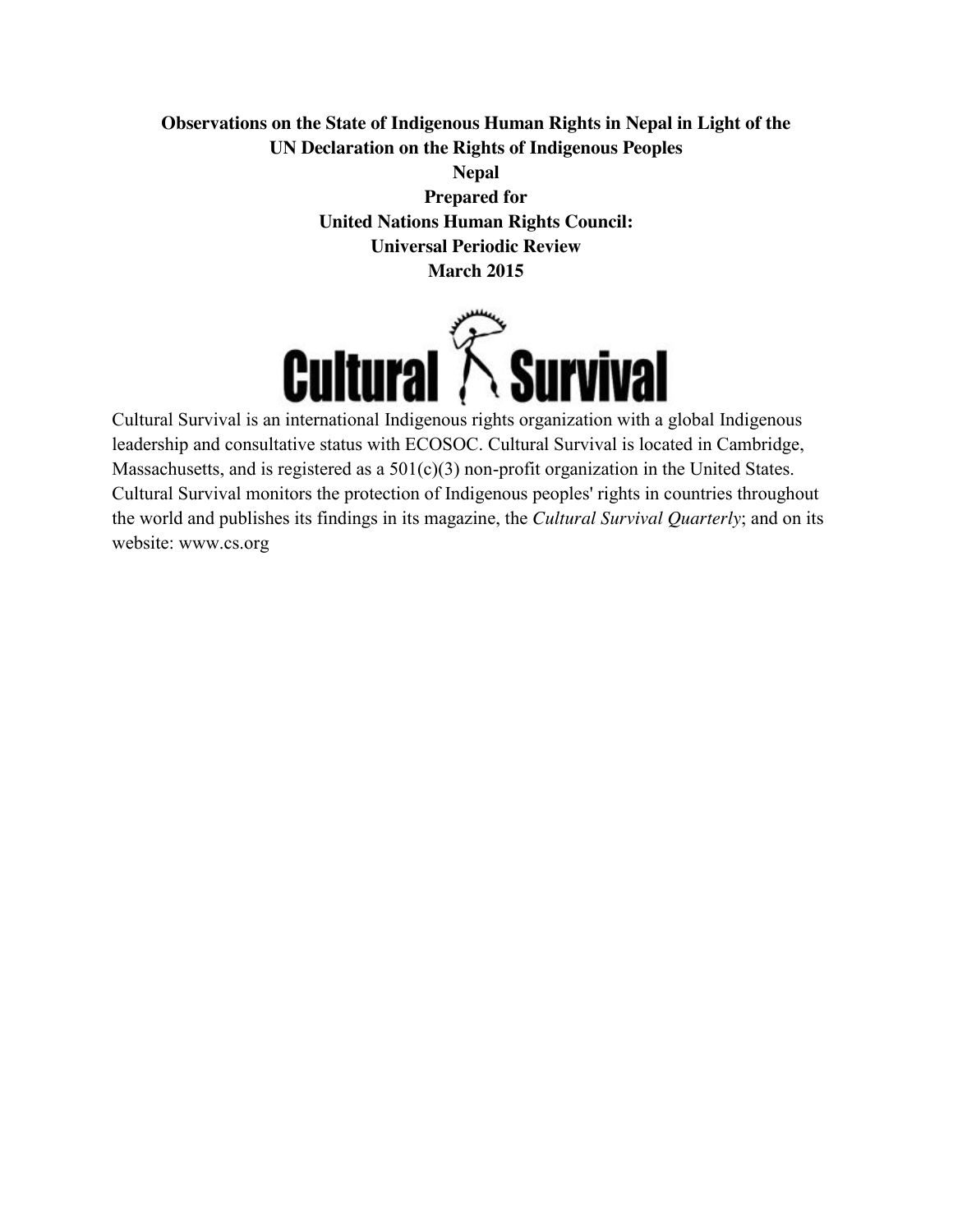## **Executive Summary**

According to the 2011 census, the Indigenous nationalities (Adivasi Janajati) of Nepal comprise 35.81% of the total population of 26,494,504, although Indigenous peoples' organizations claim a larger figure of more than 50%. Discrimination against Indigenous peoples remains deeply rooted in Nepal. Even though they constitute a significant proportion of the population, throughout the history of Nepal Indigenous peoples have been marginalized in terms of language, culture, and political and economic opportunities. Indigenous Peoples have been placed at the bottom of the Nepalese caste system and as a result they have experienced extreme hardships and discrimination. As such, discriminatory land practices and citizenship regulations have hindered the development of Indigenous communities leading to a litany of human rights issues. In 2007, the Nepalese government voted in favor of the UN Declaration on the Rights of Indigenous Peoples (UNDRIP).

#### **Introduction and Background**

According to the Nepal Federation of Indigenous Nationalities, Indigenous Peoples make up more than 37 percent of the population in Nepal. Ethnic, cultural and linguistic diversity is the most characteristic feature of Nepal as a nation. Currently, 59 groups are recognized as Indigenous nationalities (*Aadivasi Janajati*).

There has been some progress for the rights of Indigenous Peoples in Nepal in recent years. For instance in 2002, Nepal formed an autonomous statutory body, known as the National Foundation for Development of Indigenous Nationalities (NFDIN) under the National Foundation for Development of Indigenous Nationalities Act with the main purpose of ensuring the overall welfare of the Indigenous nationalities. Various provisions in the Constitution have boosted up the NFDIN in empowering the Indigenous nationalities for protection and promotion of their religious, linguistic, cultural and political rights. In 2007, Nepal became the first country in South Asia to ratify the International Labor Organization's Indigenous and Tribal Peoples Convention 169, which deals specifically with the rights of Indigenous and tribal peoples. Despite the progressive nature of recent legislation, Nepalese law and custom continues to violate many of the Articles set forth in the United Nations Declaration on the Rights of Indigenous People (UNDRIP).

In 2011, during the first cycle of the UPR the following recommendations were made regarding Indigenous peoples:

Malaysia: "*Take more effective measures to increase the involvement of the Indigenous peoples, minorities and vulnerable groups in the civil service, law enforcement agencies and local authorities."* Norway: "*Review and adopt relevant legislation and policies, including bills related to caste-based discrimination, the Women's Commission, the Dalit Commission, the rights of indigenous peoples and the rights of the child, to ensure full compliance with international human rights standards."* Hungary: *"Improve food safety of vulnerable groups, particularly indigenous people, former bonded labourers, Dalits, Muslims, persons with disabilities and those who are infected with HIV/AIDs.*"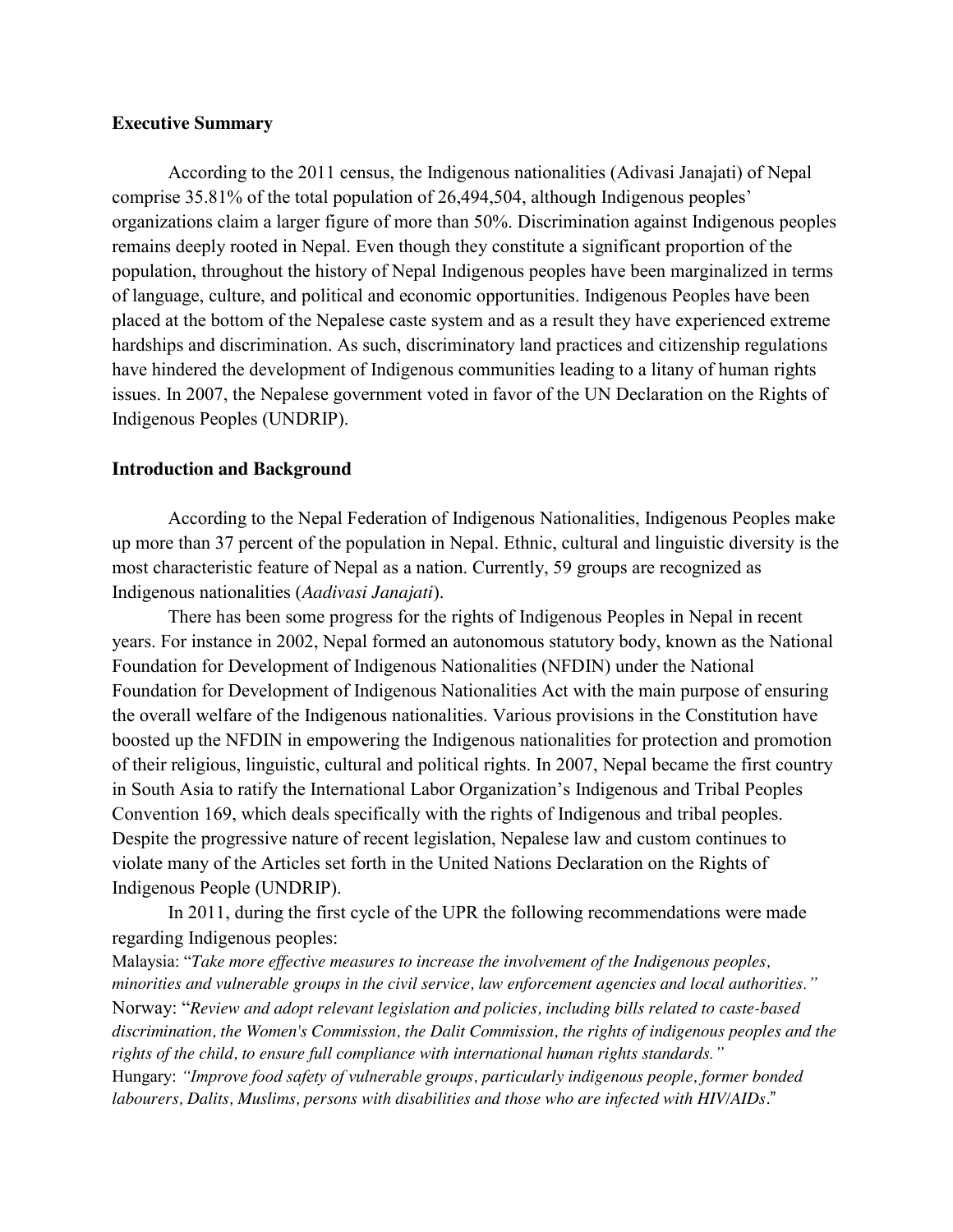These recommendations have not been fully implemented.

#### **LAND AND RESOURCE RIGHTS (Article 2, 10 of UNDRIP)**

#### *Article 2, UNDRIP*

*Indigenous peoples and individuals are free and equal to all other peoples and individuals and have the right to be free from any kind of discrimination, in the exercise of their rights, in particular that based on their Indigenous origin or identity.*

A significant human right's issue facing Indigenous peoples in Nepal is in regards to the domineering caste system. This system is a social construct governing nearly every aspect of Nepalese life. This is important for our purposes because Indigenous groups often find themselves in the bottom layer of classes. The status of Indigenous peoples at the bottom of the class system directly leads to violations of Article 2 of UNDRIP which seeks to prevent the discrimination of Indigenous peoples. For examples, in the past, discriminatory land tenure systems such as the Birta and Jagir allowed the dominant caste, i.e. the Bahun-Chhetris, to own and control lands of Indigenous peoples. As a result of this and other discriminatory land practices, 65% of ancestral land of Indigenous people has now been occupied by national parks and reserves forcing majority of them migrate elsewhere. Among them, Kusunda, Bankariya, Raute, Surel, Hayu, Raji, Kisan, Lepcha, Meche and Kuswadiya, the most endangered groups, have particularly been negatively affected. Indigenous Peoples participation in decision-making processes remains low, particularly regarding the management of national parks and neighboring buffer zones.

Articles 26 and 27 of UNDRIP work together to ensure that traditionally owned lands are made available to Indigenous populations. If native use on these lands must be restricted, than under the provisions of UNDRIP adequate compensation must be garnered. These guidelines have clearly not been followed as it pertains to the traditional lands of the Chepang. The Private Forest Nationalization Act 1957 privatized many forest within Nepal and included all forest land that had previously been viewed as "government ownership". These lands included large tracts which had traditionally been used by the Chepang. The Chepang were given no compensation for the loss of these lands. Privatization of land is an especially troubling prospect of the Chepang because they lack the citizenship certificates required for land ownership.

One of the most endangered Indigenous groups in Nepal are the Sonahas. They lead semi-nomadic lifestyle and their livelihood mainly depends on fishing and gold panning. Since the establishment of Bardiya National Park in 1975, the livelihood of these Sonahas has significantly been weakened as they do not have free and unhindered access, as they used to enjoy in the past, to fishing, gold panning, and forest resources. The stricter regulations and limited access to the park and river have drastically reduced the earning of these Sonahas. Most Sonaha women who were skilled at gold panning were forced to abandon their original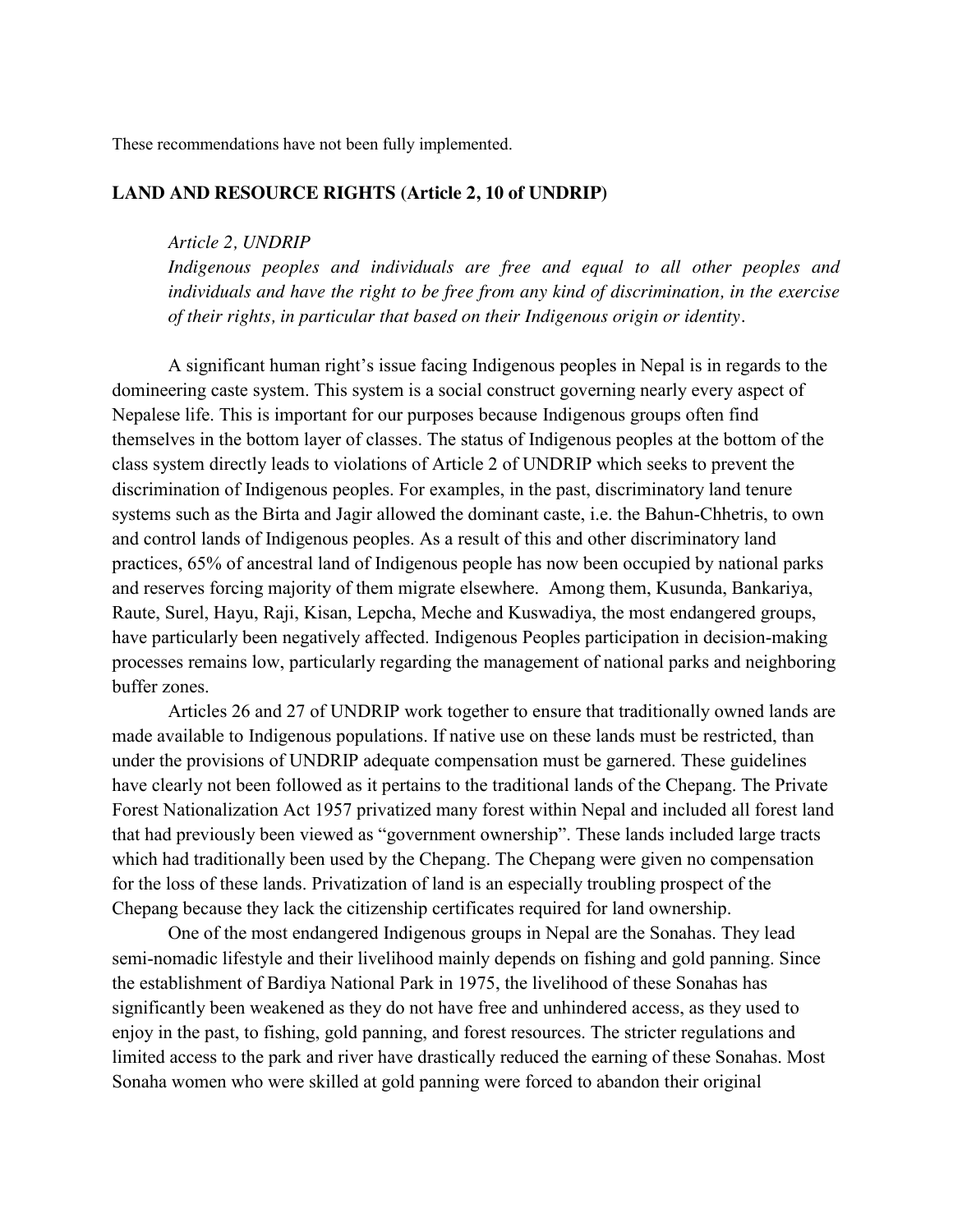occupation, without any alternative arrangement in place. While establishing the national park, no consultation was done with Sonahas.

Under the first-ever pilot Forest Carbon Trust Fund in Nepal, representatives from three watersheds in Dolakha, Gorkha and Chitwan districts received a total of USD 95,000 on behalf of community forest user groups at a ceremony organized at the International Centre for Integrated Mountain Development (ICIMOD) on 15 June 2011.11 This initiative is being implemented by ICIMOD and its partners, the Federation of Community Forestry Users, Nepal (FECOFUN) and the Asia Network for Sustainable Agriculture and Bioresources (ANSAB). Both FECOFUN and ANSAB are non-Indigenous organizations, and most of the beneficiaries were non-Indigenous peoples. This indicates that, in general, there is still a long way to go to ensure full and effective participation of Indigenous peoples in community forestry and REDD in Nepal.

## **Right to Health; Right to Traditional Subsistence (Article 20 & 24 of UNDRIP)**

Under Article 20 "Indigenous peoples have the right to be secure in the enjoyment of their own means of subsistence and development, and to engage freely in all their traditional and other economic activities." The strict regulations imposed on the Sonahas and other communities living in and around the Nepalese national parks have negatively impacted these Indigenous communities access to traditional foods and economic harvesting activities. Indigenous peoples under Article 24 are also afforded the right to the "enjoyment of the highest attainable standard of physical and mental health" however that is not the reality for many Indigenous communities in Nepal. In fact, malnutrition rates in Nepal are some of the highest in the world. Causes of hunger are firmly rooted in historical exclusion of and discrimination against Indigenous communities who are denied equal access to resources and income-generating opportunities. Sadly, Indigenous peoples, who have a culture of beef eating, are prohibited from eating beef, although the restaurants of star hotels in Kathmandu are allowed to import beef to cater to Western tourism. Additionally, environmental pollution of rivers by non-Indigenous users resulting in large fish kills, further exacerbates the impending food crisis of Indigenous communities. Moreover, the Government of Nepal's failure to recognize many Indigenous communities deprives them of many state legal mechanisms and services dedicated to endangered Indigenous groups.

#### **Free, Prior and Informed Consent: The case of Chhaya Center**

(Article 8, 10, 20 of UNDRIP)

Indigenous peoples shall not be forcibly removed from their lands or territories. No relocation shall take place without the free, prior, and informed consent of the Indigenous peoples concerned and after agreement on just and fair compensation and, where possible, with the option of return. In 2015, a Nepali private company has unlawfully acquired the communal trust lands of Indigenous Pradhan Newar community of Kathmandu to construct a mega business complex known as the Chhaya Center. As a result, the religious and cultural customs and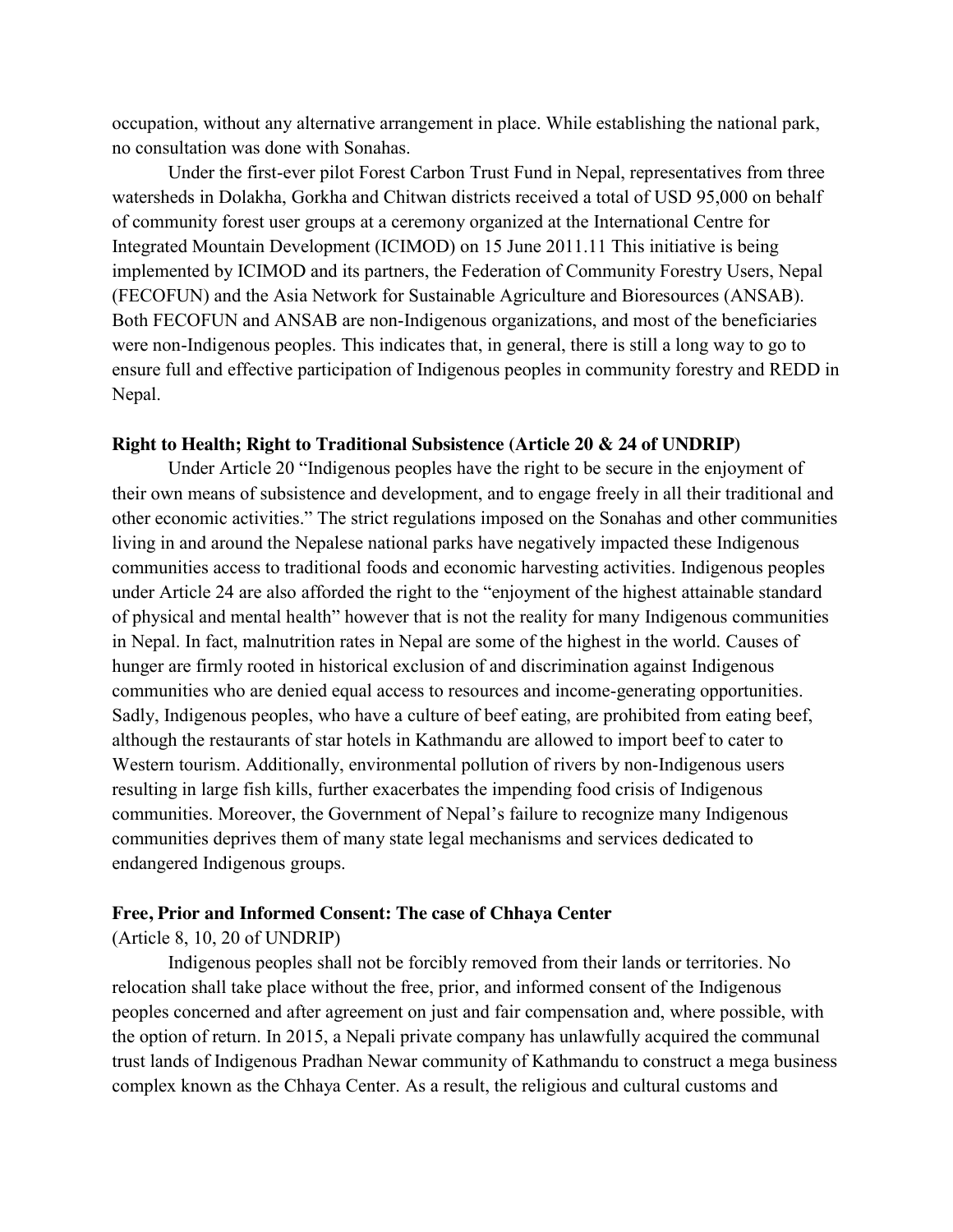traditions of Pradhan Newars based on the pond and its embankment lands have been devastated and thus their cultural rights and rights to cultural rights and rights to lands and resources violated. The land on which the complex is being built is communal trust land of the local Pradhan Indigenous community. The traditional lands of the Pradhan were illegally taken by developer Chhaya Devi Complex Pvt. Ltd. and the company intends to build the largest business complex in the history of Nepal.

Despite the ongoing challenge in the courts, the Government of Nepal has allowed the continuation of the Chhaya Center project. To date, no compensation has been offered to the Pradhan Newar people even though the construction of the business complex has resulted in loss of their ancestral and holy lands. Article 28 of UNDRIP states that Indigenous people need to be appropriately compensated for lands and resources that have been taken without their free, prior and informed consent yet, no restitution has been provided thus far.

#### **Right to Education (Articles 14 & 22 of UNDRIP)**

#### *Article 14(2), UNDRIP*

*Indigenous individuals, particularly children, have the right to all levels and forms of education of the State without discrimination.*

The Chepang tribe of central Nepal has experienced many hardships and human rights violations directly in conflict with the guidelines set out in the UNDRIP. Perhaps the most prevalent violation of UNDRIP experienced by the Chepang people is the educational discrimination of many tribal members contributing to low literacy levels. Article 14 of UNDRIP states in part that "States shall, in conjunction with Indigenous peoples, take effective measures, in order for Indigenous individuals, particularly children…..to have access, when possible, to an education in their own culture and provided in their own language." This has not been the case in regards to the Chepang as the Nepal Chepang Association (NCA) has reported that more than 75% of all Chepangs are illiterate. In addition, only 1% of Chepang women know how to read and write, well-below the national average of around 50%. This seems to show a violation of not only Article 14 of UNDRIP but also Article 22 which states that particular attention shall be paid to the rights and special needs of certain specialized groups, including woman.

#### **Right to Self-Determination and Political Participation (Article 2, 3, 5 & 18 of UNDRIP)**

Under Article 2 of UNDRIP Indigenous peoples have right to live free from discrimination and under Article 3, "Indigenous peoples have the right to self-determination. By virtue of that right they freely determine their political status and freely pursue their economic, social and cultural development." The International Convention on the Elimination of all forms of Racial Discrimination (ICERD) Article 5(c) guarantees the right, without discrimination of any kind to participate in election and to take part in government, and the conduct of public affairs, at any level. Further, UNDRIP provides for the right of Indigenous peoples to participate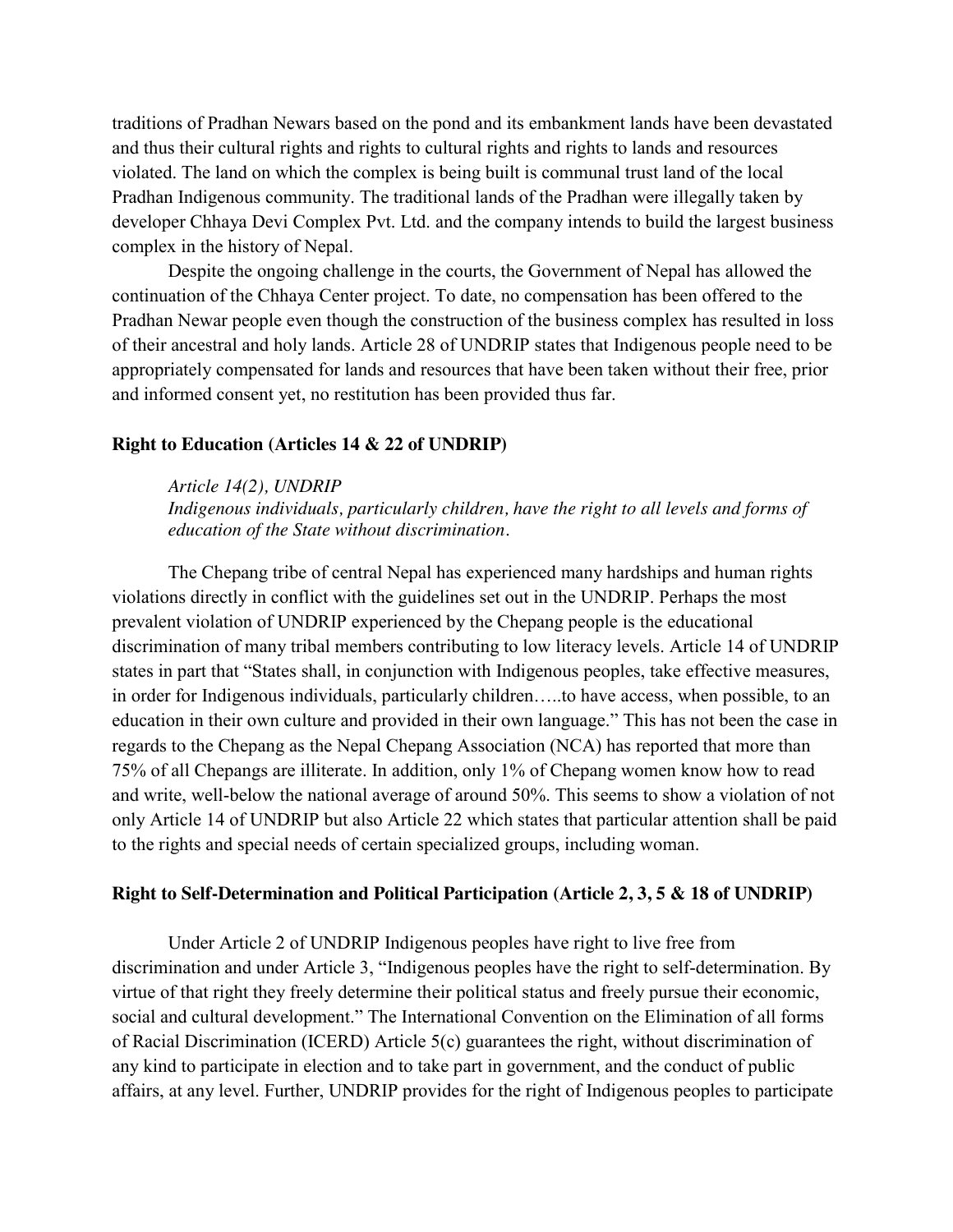in decision-making in matters which would affect their rights, through representatives chosen by themselves in accordance with their own procedures as well as to maintain and develop their own Indigenous decision-making institutions. According to the Nepal Federation of Indigenous Nationalities (NEFIN) and Indigenous Nationalities Movement of Nepal (INMN), Indigenous peoples' rights to identity are being ignored in the constitution promulgation process currently underway in Nepal. Indigenous Peoples are protesting for the inclusion of ethnic identity in the Federal Constitution for the protection of Indigenous rights. In accordance with Article 18 of UNDRIP, which states "Indigenous peoples have the right to participate in decision-making in matters which would affect their rights, through representatives chosen by themselves…" the Government of Nepal should adopt a constitution that supports identity-based federalism.

# **Recommendations**

We respectfully request that the UPR Working Group and the Human Rights Council urge the Government of Nepal to:

- 1. Take operational steps to implement the United Nations Declaration on the Rights of Indigenous Peoples, including the recognition of the right to land and natural resources of all Indigenous peoples in Nepal
- 2. Evaluate and align all legislation and government programs with the UN Declaration on the Rights of Indigenous Peoples
- 3. Publicly recognize the Indigenous peoples of Nepal as their own distinct groups and cultures.
- 4. Provide compensation to the Chepang and other Indigenous groups who had their traditional lands privatized under the Private Forest Nationalization Act 1957.
- 5. Repeal any and all laws which provide unfair economic/social advantages to the ruling caste at the expense of Indigenous groups.

In addition, we request that the following specific recommendations be made:

- 1. A **moratorium on land alienation** should be imposed and proper legislation put in place for the full participation of Indigenous peoples in management of forests and natural resources.
- 2. The Government of Nepal should **adopt a national action plan** on its implementation to ensure Indigenous peoples' effective and politically meaningful participation in the decision-making process and equal representation in the governance of the country as provided under UNDRIP and ILO Convention 169.
- 3. Implement the World Conference on Indigenous Peoples Outcome Document, beginning with drafting an National Plan of Action to achieve the ends of the Declaration
- 4. Invite the Special Rapporteur on the Rights of Indigenous Peoples to make an official visit to Nepal